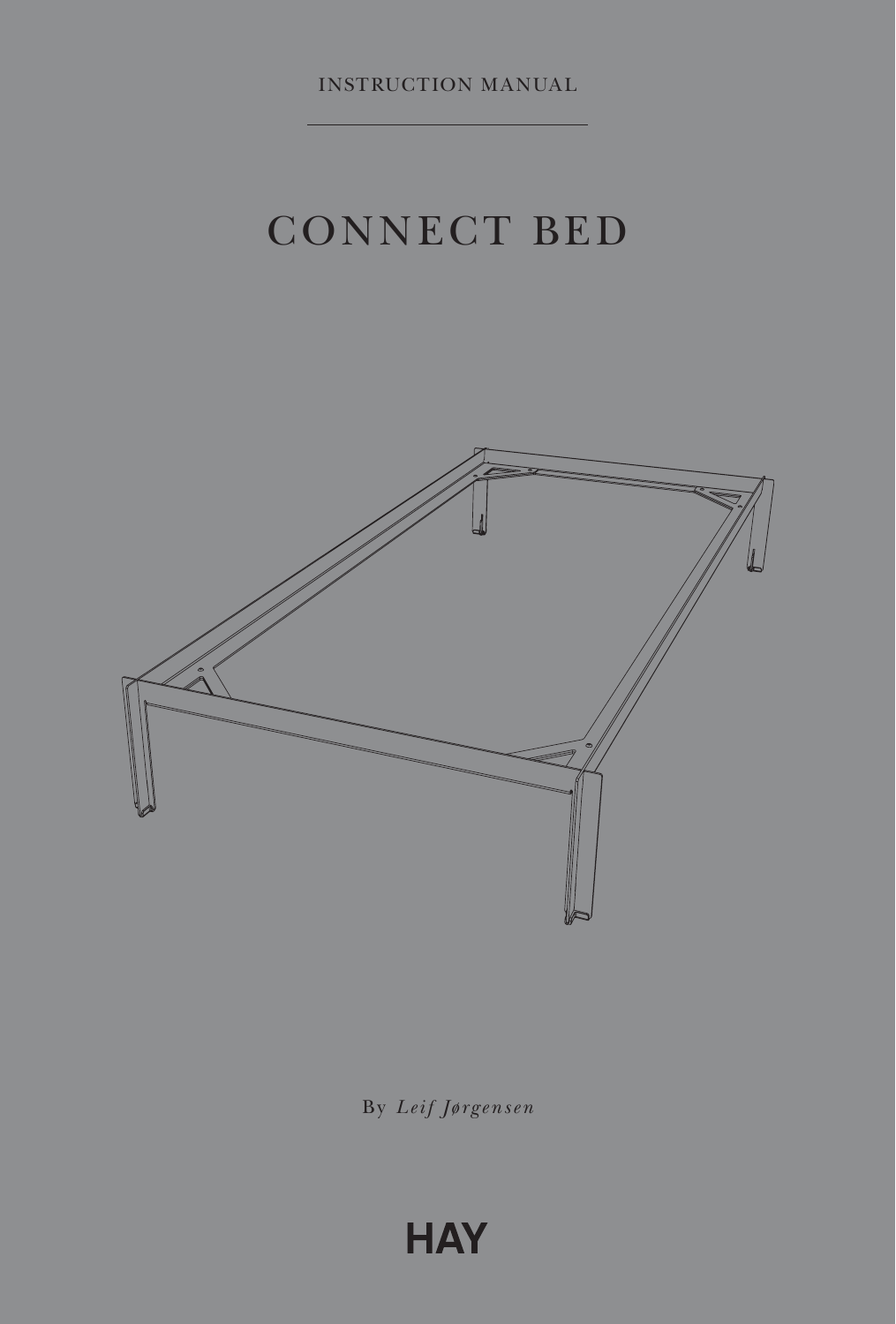Connect Bed takes the idea of traditional craftsmanship methods combined with the computer-controlled, high-tech tools and processes which have now become commonplace in the contemporary designer's world to create a minimalistic, industrial look. The result is a razor-sharp design with pinpoint precision, simply consisting of four elements: two side rails and two end rails that slot together and are fastened with eight screws. Embedded in the bare frame, the screws become an interesting detail in themselves, with the joints displaying references to conventional carpentry work.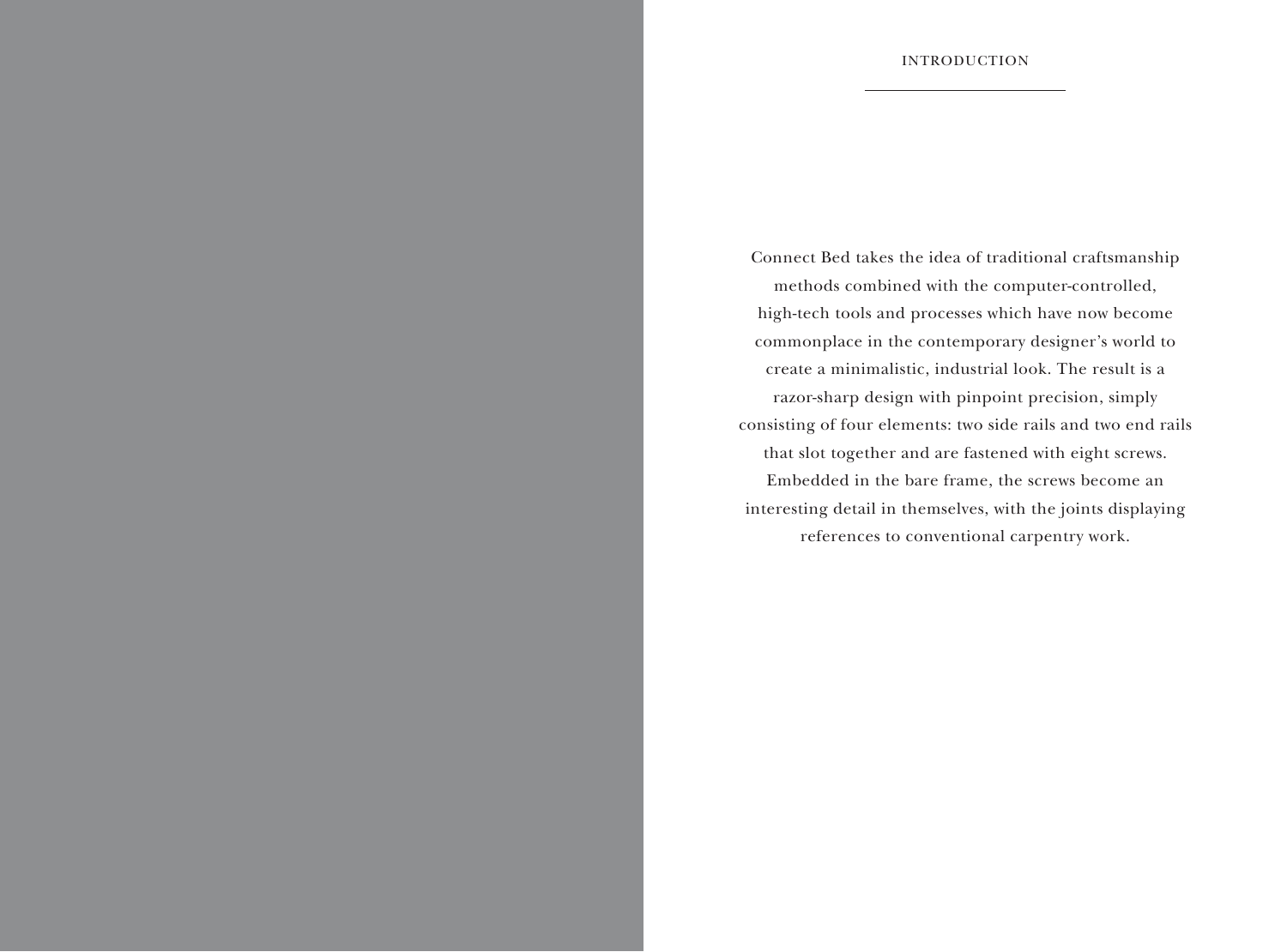## CARE AND MAINTENANCE PARTS

## CAUTION

CLEANING

Connect Bed fits standard size mattresses and can be used with either a box mattress or bed slats with mattress.

When you move the bed, make sure to lift it rather than pulling or pushing it, as this may damage the floor, legs and mountings. We recommend that you tighten up the screws on a regular basis.

Powder coated steel / Wipe with a damp cloth wrung in a solution of water and a neutral detergent. Remove soap residue immediately using a clean, dry cloth. Avoid using scouring cream or scouring pads, as they may scratch the surface.



| A x 2 | B x 2 | C x 2                           |
|-------|-------|---------------------------------|
|       |       | (Only with 160x200 and 180x200) |

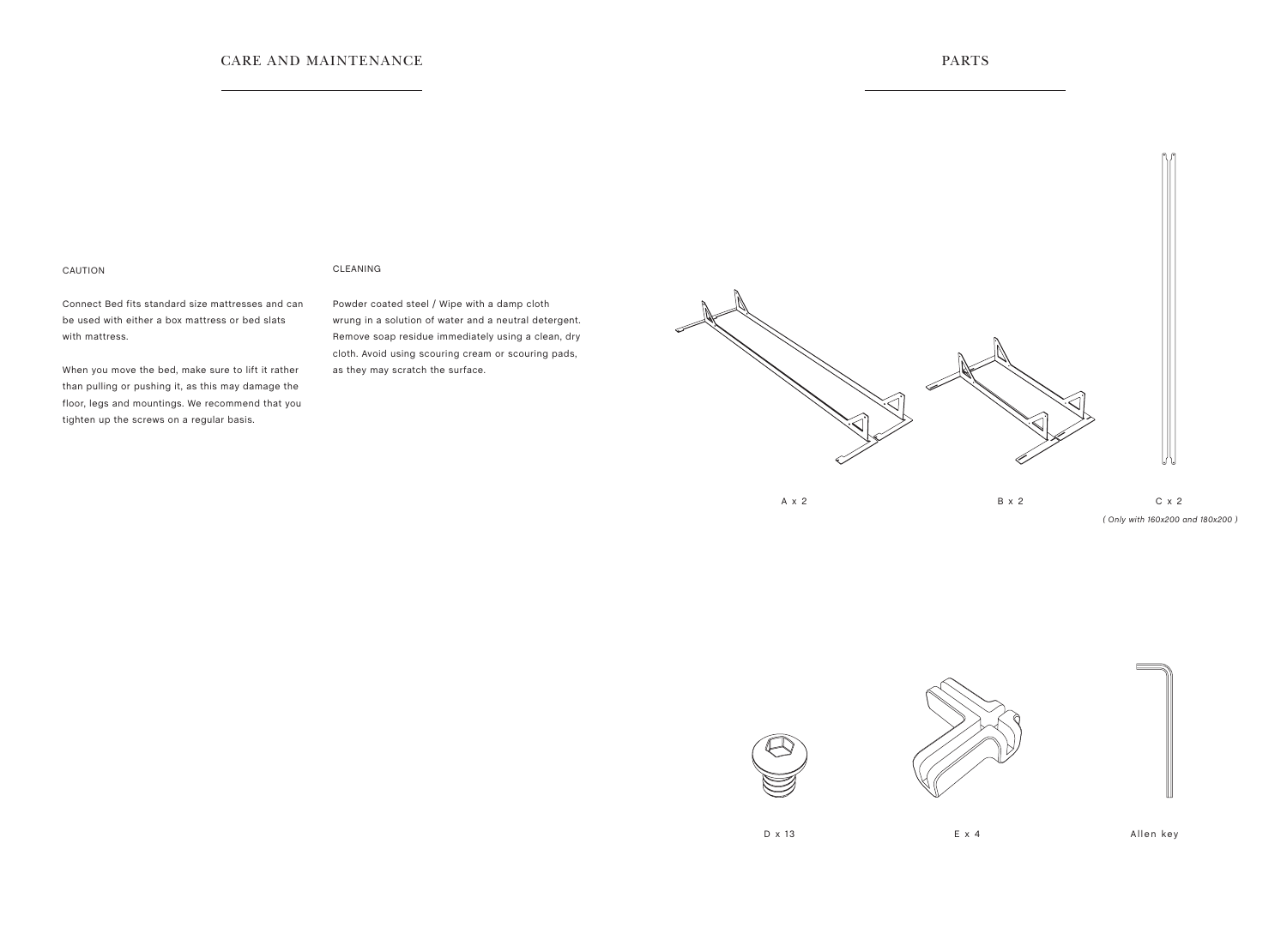1.

Rotate profile A´s leg into the hole in profile B´s leg.



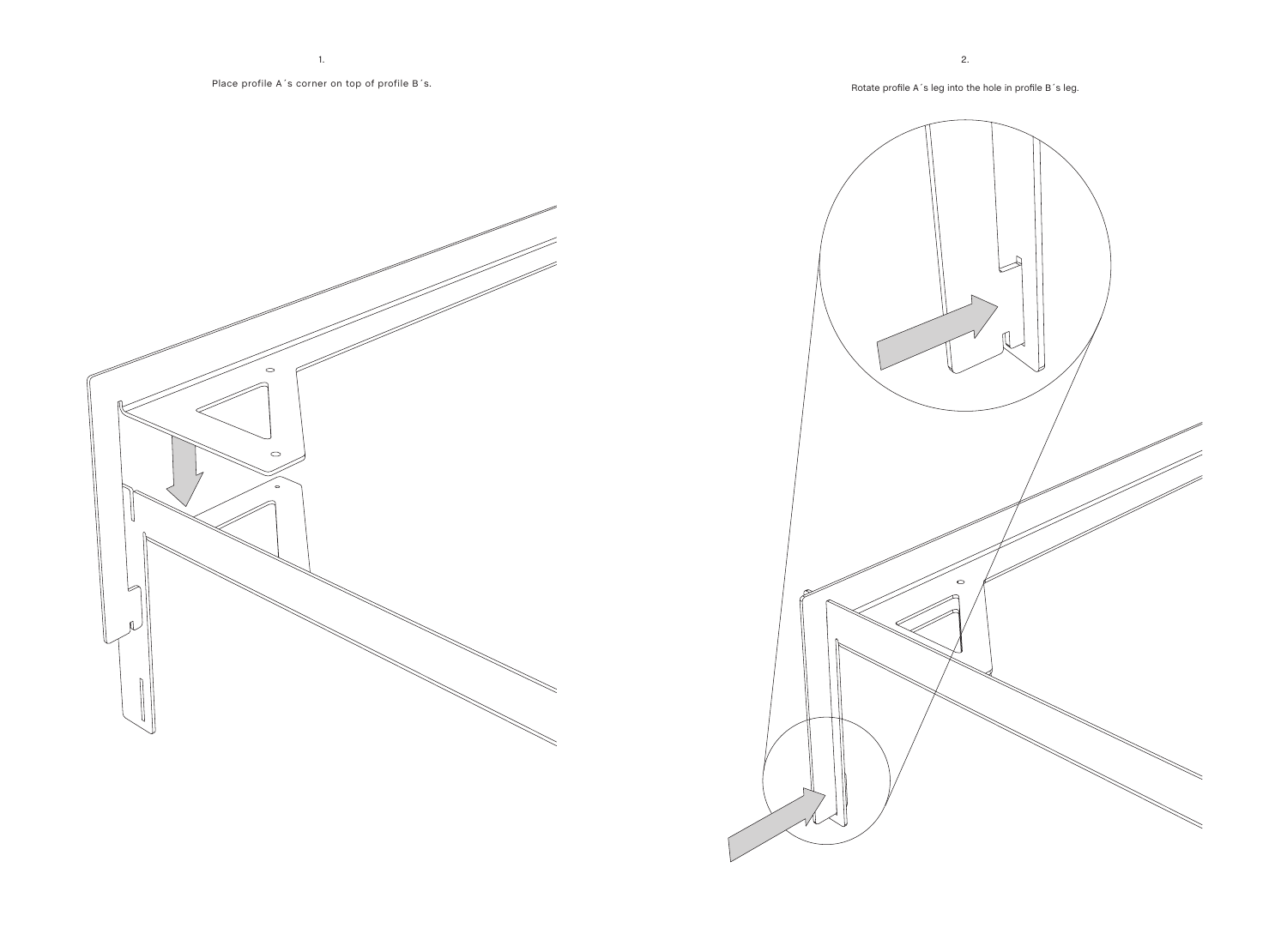





6.

Attach feet E and make sure that the profiles reach all the way down to the bottom



4.

Repeat steps 2 and 3. for all four corners.

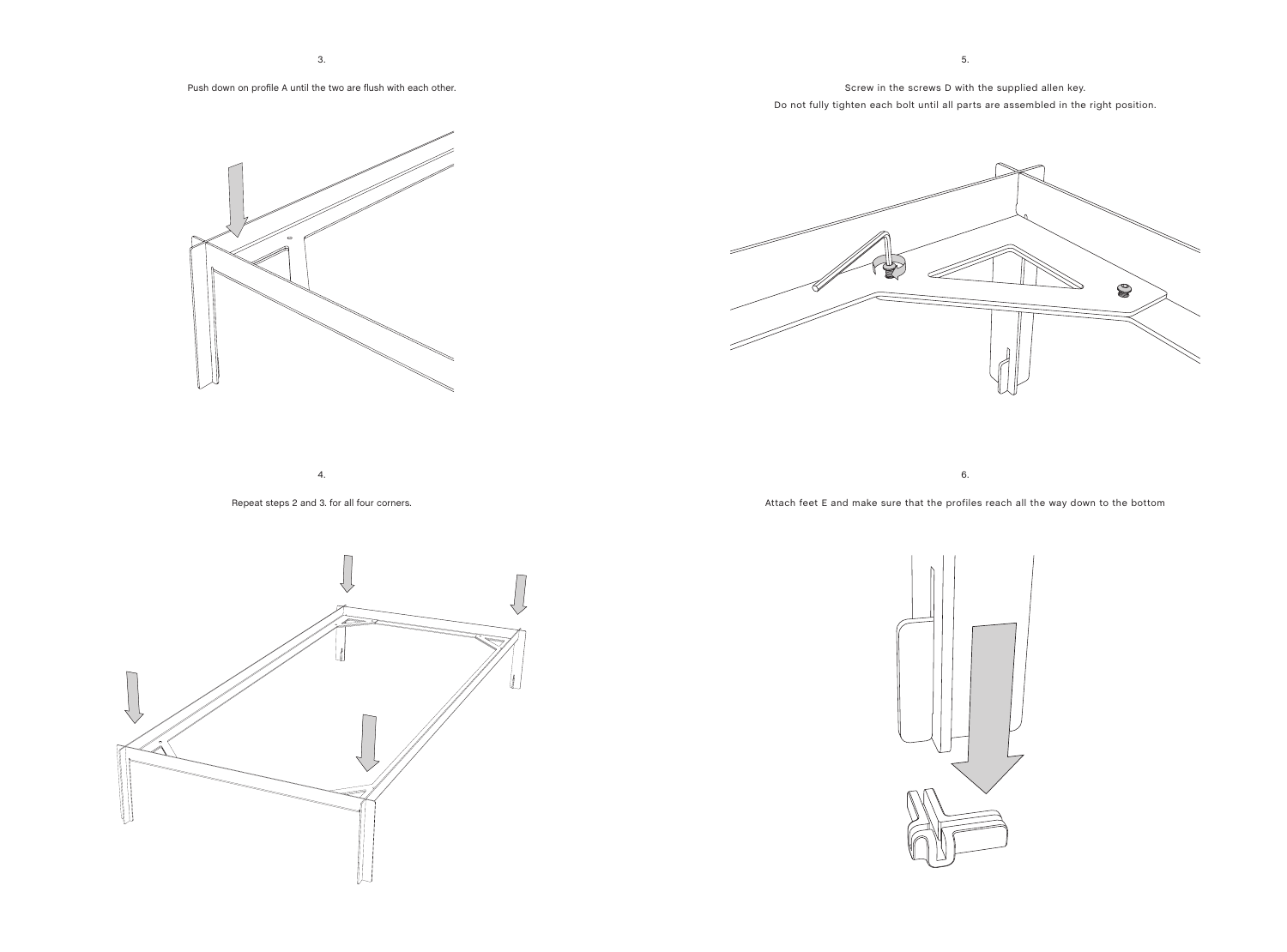For the 160 x 200 and the 180 x 200 version of the Connect Bed, 2 x support bars C

are included.



8.

Depending on your mattress, you have two options for placing the 2 x C support bars.





support bars C pointing downwards.

For a two-mattress set-up place the 2 x support bars C pointing upwards.

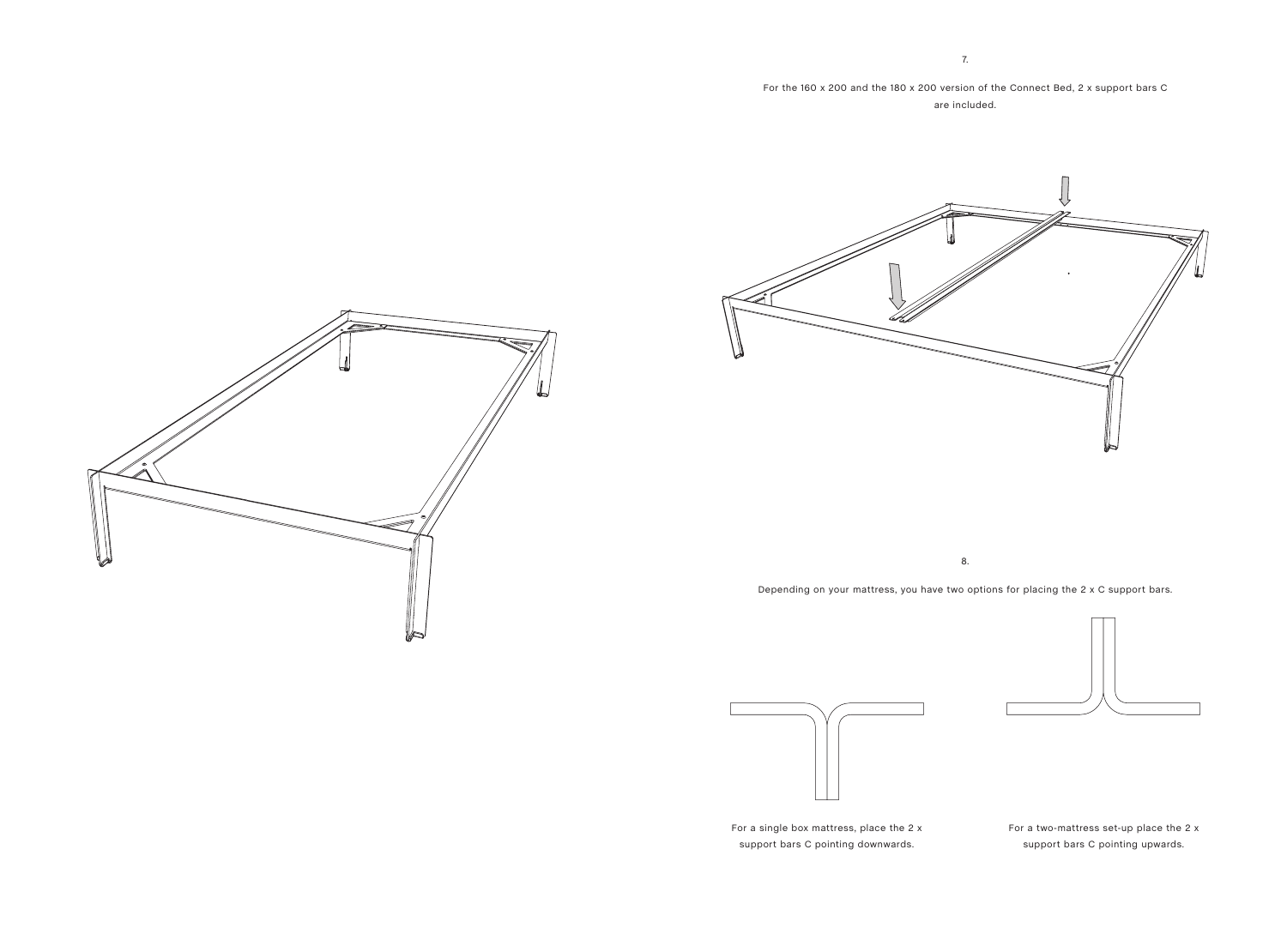## Align the support bars C with the holes in the profiles B and secure them with the screws D, using the supplied allen key.

10.



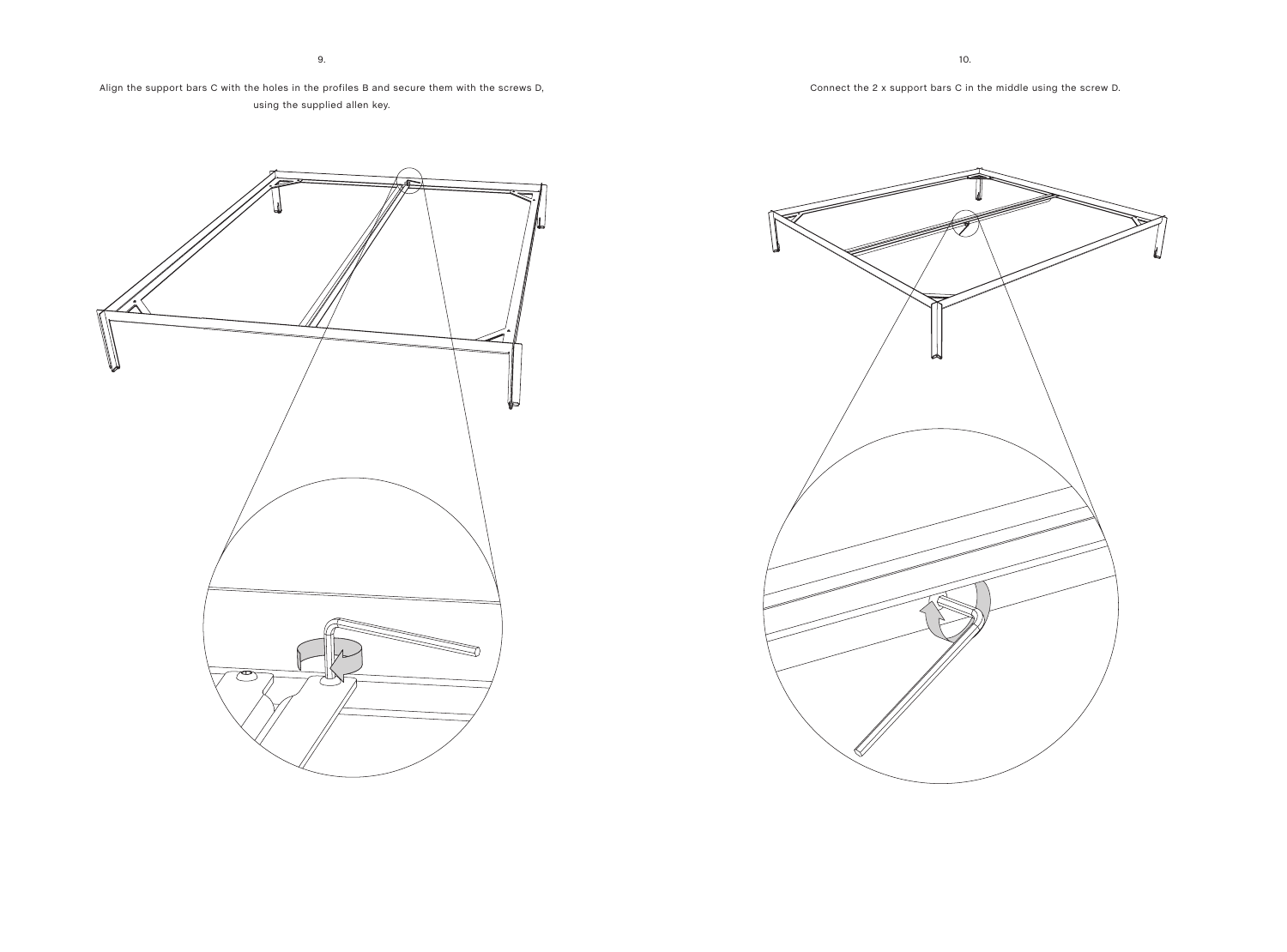